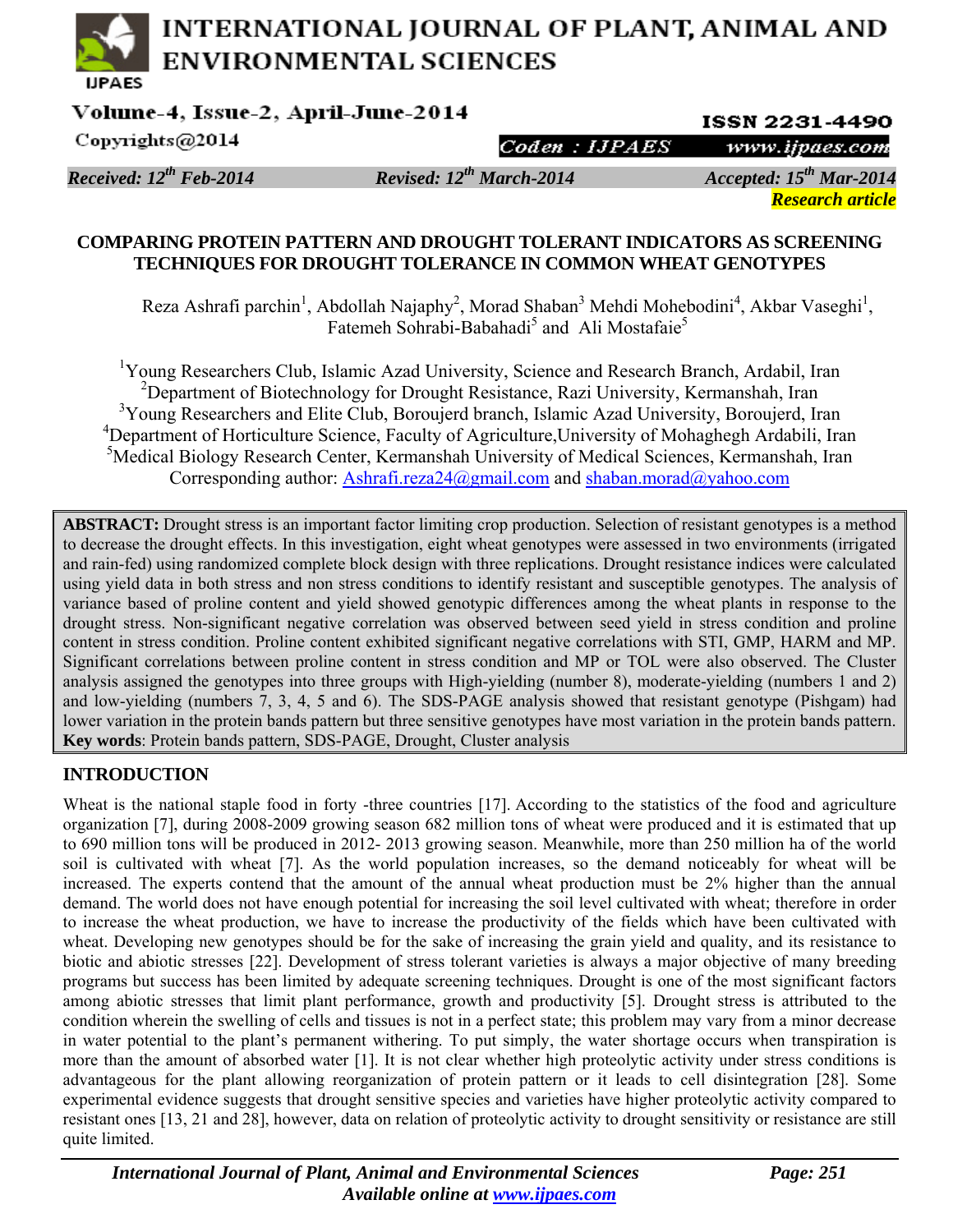Drought affects morphological, physiological, biochemical and molecular processes in plants resulting in growth inhibition, stomata closure with consecutive reduction of transpiration, decrease in chlorophyll content and inhibition of photosynthesis and protein changes [16 and 30]. Crop plants which can use water most efficiently and maintain acceptable yields are perspective regarding their tolerance. Drought tolerance is achieved by modulation of gene expression and accumulation of specific protective proteins and metabolites [20 and 29]. Some proteins are emerged in challenging with drought that is called induced proteins. Others that always present in tissues and affected on drought tolerance are called constitutive proteins. The major of researches on drought tolerance related proteins are focused on induced protein. In recent years, the applications of proteomic tools have become popular, and the tools are powerful methodologies for detecting and examining changes in protein composition accurately. Accumulation of specific proteins and other compounds for nutrient storage to high levels is one of the characteristic events during seed development [24]. Improvement of storage protein in seed is being given more and more attention all over the world [15]. Storage protein is a method to investigate genetic variation and to classify plant varieties [14]. It has been widely suggested that such banding patterns could be important supplemental method for cultivars identification, particularly when there are legal disputes over the identity of a cultivar [25]. Seed storage protein is useful tool for studying genetic diversity of wild and cultivated rice [27]. Among biochemical techniques SDS-PAGE is widely used due to its simplicity and effectiveness for describing the genetic structure of crop germplasm [19]. The analysis of storage protein variation in wheat has proved to be a useful tool not only for diversity studies but also to optimize variation in germplasm collections [6]. Also, several selection indices (such as STI, TOL and SSI) based on the mathematical relations between the stress condition and normal condition have been suggested for determining the drought resistant genotypes. The most suitable index, based on which you select the genotypes, must be one that causes the yield improvement in both the stress and non-stress conditions [11]. In an experiment, Mohammadi et al. used principal components analysis to classify the genotypes of durum wheat into groups by their drought resistance indices [18]. There were three main groups of genotypes. The first group had much positive first component with optimal yield and drought resistance in rain-fed conditions. The second group had positive amount of first component, negative amount of second component; and was good at drought resistance. However they yielded well only in irrigation conditions because these genotypes were closer to the irrigation yield and were more selected by use of TOL index. The third group is negative in terms of both components and was considered susceptible.

Despite the fact that the response of protein composition to environmental factors in mature wheat grain results from changes in protein deposition during plant development, very few studies has examined the effects of water stress on protein profiling of [23]. The aim of the present research is comparing the results of protein pattern using seed storage protein polymorphism and drought tolerant indices in eight genotypes to evaluate the potential of SDS-PAGE technique to assess drought-resistant genotypes.

# **MATERIALS AND METHODS**

#### **Plant material and experimental design**

Eight genotypes of bread wheat (*Triticum aestivum* L.) listed in Table 1 were received from Dryland Agriculture Research Sub-Institute (Sararood Station). They were assessed using a randomized complete block design with three replications under two water regimes (irrigated and rain-fed) during 2008–2009 growing season in the experimental field of the college of Agriculture, Razi University of Kermanshah, Iran (34°19′N, 47°03′E, 1322 m above sea level, Koppen climate classification; CS3). Mean precipitation in 2008–2009 growing season was 455 mm (figure 1).

| <b>Table 1.</b> List and peuglee of 50 wheat genotypes used in this study |                                                                        |                                                        |  |  |  |  |  |  |
|---------------------------------------------------------------------------|------------------------------------------------------------------------|--------------------------------------------------------|--|--|--|--|--|--|
| Genotype                                                                  | Genotype pedigree & name                                               | Important character (s)                                |  |  |  |  |  |  |
|                                                                           | F103-L-1-12//PONY/OPATA                                                | Short awn                                              |  |  |  |  |  |  |
| $\mathfrak{D}$                                                            | OR F1.158/FDL//BLO/3/SH14414/CROW/4/C<br>ICWH99381-0AP-0AP-OMAR-6MAR   | High straw yield                                       |  |  |  |  |  |  |
|                                                                           | PYN/BAU//VORONA/HD2402                                                 | Awn-less, short peduncle                               |  |  |  |  |  |  |
| 4                                                                         | KATILA-13                                                              | High thousand seed weight                              |  |  |  |  |  |  |
|                                                                           | SARDARI-HD35/5/DMN//SUT/AG(ES86-7)/3/<br>ICWH99-0552-0AP-0AP-OMAR-3MAR | Drought resistance                                     |  |  |  |  |  |  |
| 6                                                                         | STAR/SHUHA-4                                                           | Dwarfness                                              |  |  |  |  |  |  |
|                                                                           | KATILA-1                                                               | Short spike                                            |  |  |  |  |  |  |
| 8                                                                         | Pishgam (Bkt/Zhong)                                                    | Dwarfness, high potential yield,<br>drought resistance |  |  |  |  |  |  |

|  | Table 1. List and pedigree of 30 wheat genotypes used in this study |
|--|---------------------------------------------------------------------|
|  |                                                                     |

*International Journal of Plant, Animal and Environmental Sciences Page: 252 Available online at www.ijpaes.com*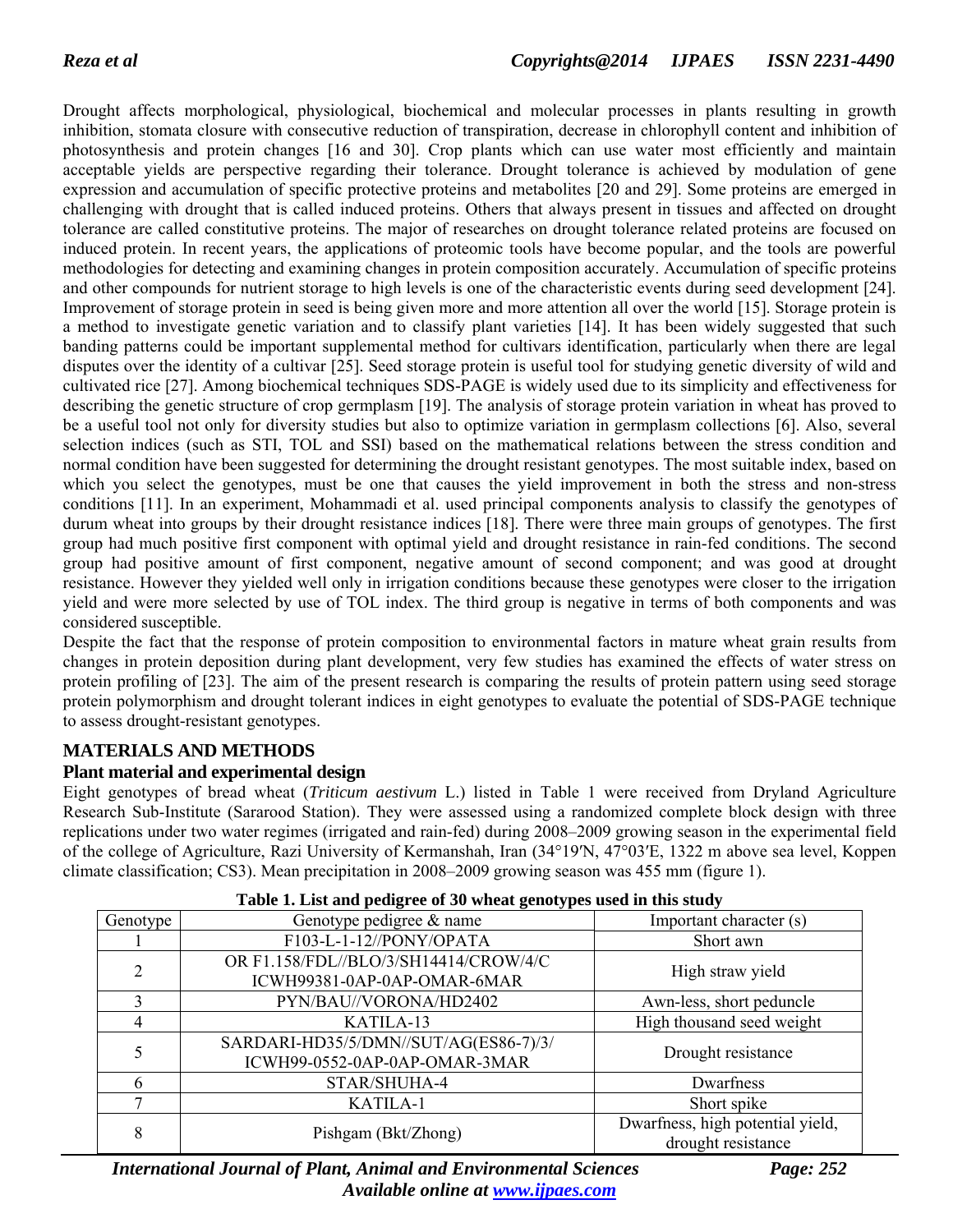The soil of experimental field was clay loam with pH 7.1. Sowing was done by hand in plots with four rows 2 m in length and 20 cm apart. The seeding rate was 400 seeds per  $m^2$  for all plots. At the rain–fed experiment, water stress was imposed after anthesis. Non stressed plots were irrigated three times after anthesis. All cultural practices were carried out as recommended for wheat production.



**Figure 1: precipitation rate, maximum and minimum temperature of the studied region** 

# **Drought tolerance indicators**

Grain yield  $(g m^2)$  in stress (Ys) and non-stress (Yp) environmant were measured by harvesting each plot at crop maturity. Stress tolerance index (STI) was calculated using the following formula: STI =  $[(Yp) (Ys) / (Y_p)^2]$  [8]. Tolerance index was calculated using the following formula:  $TOL = [(Yp-Ys)]$  [12]. Mean productivity (MP) was calculated using the following formula: MP =  $[(Yp + Ys) / 2]$ . Stress susceptibility index was calculated using the following formula: SSI =  $[1-(Ys)/(Yp)]/$  SI; SI is the stress intensity and calculated as: SI =  $[1-(Ys)/(Yp)]$ , [9]. Yield stability index was calculated using the following formula: [(Ys) /(Yp)] [4]. Yield index was calculated using the following formula: [(Ys) / (mean Ys)], [10]. Geometric mean productivity was calculated using the following formula:  $[\sqrt{(Yp)} \times (Ys)]$  and Harmonic mean was calculated using the following formula: Harm = [2(Yp× Ys)/ (Yp+ Ys)] [2] where Yp and Ys are the yield of a given genotype in a normal and stress environment, respectively, and Yp is the mean yield for all genotypes in normal condition.

#### **Proline Concentration (PC)**

The PC was determined according to the method of Bates [3]. Plant material (leafs) (0.1 g) was grinded after anthesis stage with 10 ml of 3% sulfosalicylic acid. The homogenate was filtered and 1 ml of glacial acetic acid and 1 ml acid ninhydrin reagent were added to 1 ml of filtrate. Then the mixture was shaken by hand and incubated in boiling water bath for 1 h. After that, it was transferred to ice bath and warmed to room temperature. 2 ml Toluene was added to the mixture and the upper toluene layer was measured at 520 nm using UV spectrophotometer.

# **Grain protein and Electrophoresis**

A single seed was grounded and 10 mg (0.01g) out of this seed flour was taken. 400µl of the protein extraction buffer of 10% glycerol, 5% β-mercaptoethanol, 5 M urea and 0.0001% bromo-phenol blue was added and mixed well by vortexing. The crude homogenates were then centrifuged with 13000 rpm for 20 min. The supernatant were collected and used for protein profiling. Protein concentration was determined by absorbance at 595 nm [3]. A standard curve was prepared with bovine serum albumin. Supernatant was mixed (4:1) with cracking solution (10 ml containing 1g SDS,0.01g bromo-phenol blue, 2 ml β-mercaptoethanol, 1.5ml 0.5M tris, pH 6.8, 5g sucrose and 6.5 ml water) on vortex mixer and heated in a boiling water bath for five minutes to denature the proteins. Protein profiling of samples was performed using SDS- polyacryl amide gel electrophoresis as described by Laemmli (1970). Equal quantities of proteins (150 µg) from each sample along with protein molecular weight marker were loaded into 10% gels. Electrophoresis was performed at constant voltage (100 volts). Gels were stained in coomassie blue G-250 for 45 min. Then gel fixed in solution containing 10% Acetic acid and 40% Ethanol overnight, with constant agitation on a shaker.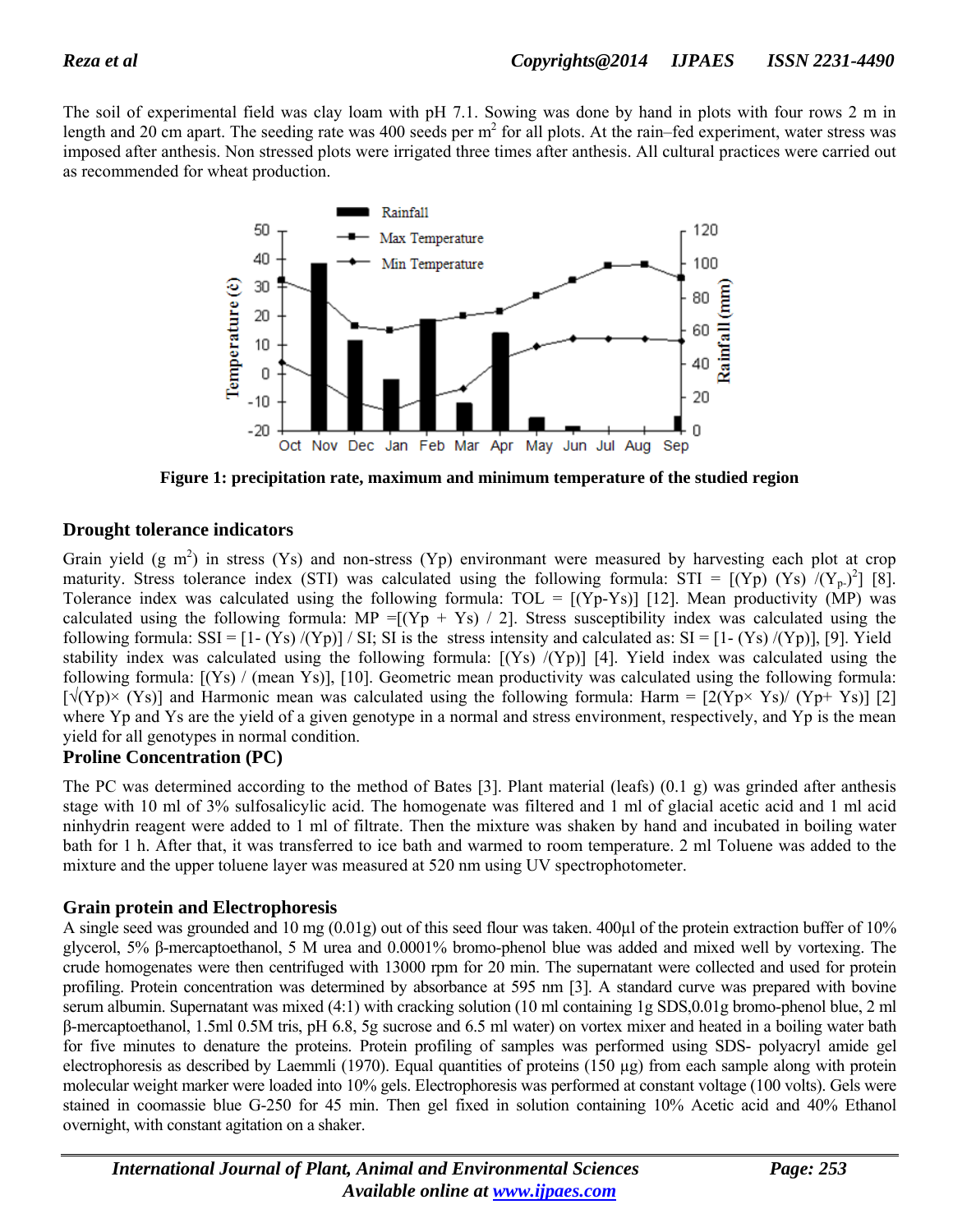## **Statistical analysis**

Analysis of variance appropriate to RCBD was carried out using SAS (version 9.1). Cluster analysis was conducted using Ward method based on distance matrix obtained by SPSS (version 16.0) software.

### **RESULTS AND DISCUSSION**

The analysis of variance was indicated significant difference among different wheat genotypes and between normal and stress levels in seed yield and proline content. Interaction between genotype and stress was significant ( $p<0.05$ ) for proline content but it was not significant for seed yield. Mean comparison of genotypes for seed yield and proline content indicated that highest amount of seed mean yield in normal and stress condition produced in Pishgam (genotype number 8 in table 1) with 10.1 t ha<sup>-1</sup> and 3.86 t ha<sup>-1</sup>, respectively. Genotype 3 had the highest and genotype 6 had the lowest value of proline among different genotypes in normal condition. In stress condition, genotype 5 had the highest and genotype 8 had the lowest value of proline. According to results, genotype 8 had the maximum seed yield and low proline content in drought stress condition. These results indicated that genotype with minimum proline content in stress condition had high and stable yield. Proline content of genotype 8 in normal and stress condition was  $1.68$  ( $\mu$ mol/g dry wt) and  $6.03$ , respectively. In general, stress condition cause to increase proline value in plant tissues [26]. Proline accumulation is believed to play adaptive roles in plant stress tolerance. In this research, drought stress condition did not affect proline content of genotype 8 as same as the other genotypes (table 2 and 3). It can be concluded the drought tolerant and susceptible genotypes do not respond similarly to drought stress condition and tolerant genotypes increase their proline content lower than susceptible genotypes

Correlation among drought tolerance indicators, seed yield and proline content was tested. There were statistically significant correlations between most of the drought tolerance indicators and seed yield in stress and normal condition. Statistically significant negative correlation between proline content in stress condition and seed yield (normal or stress condition) was seen (r= -0.82). Non-significant negative correlation was observed between seed yield in stress condition and proline content in stress condition. Proline content exhibited significant negative correlations with STI, GMP, HARM and MP ( $r = -0.76, -0.75, -0.71$  and  $-0.76$ , respectively). Significant correlations between proline content in stress condition and MP or TOL were also observed  $(r= -0.76$  and  $-0.85$ , respectively). According to these results, it can be concluded genotypes with high proline content are susceptible to drought stress. Maybe, these susceptible genotypes increase proline content to obtain high tolerance in stress conditions.

| Genotype       | Seed yield<br>(ton/ha) |      | <b>PC</b><br>$(\mu \text{mol/g dry wt})$ |      | <b>Stress indicators</b> |            |            |           |            |             |            |      |
|----------------|------------------------|------|------------------------------------------|------|--------------------------|------------|------------|-----------|------------|-------------|------------|------|
|                | N                      | S    | N                                        | S    | <b>STI</b>               | <b>GMP</b> | <b>SSI</b> | <b>MP</b> | <b>TOL</b> | <b>HARM</b> | <b>YSI</b> | YI   |
|                | 8.17                   | 3.82 | 2.92                                     | 7.99 | 0.62                     | 5.59       | 1.02       | 5.99      | 4.35       | 5.2         | 0.47       | 1.13 |
| $\overline{2}$ | 7.51                   | 3.66 | 3.04                                     | 7.24 | 0.55                     | 5.25       | 0.98       | 5.59      | 3.85       | 4.93        | 0.49       | 1.08 |
| $\overline{3}$ | 5.89                   | 3.05 | 5.55                                     | 7.62 | 0.36                     | 4.24       | 0.92       | 4.47      | 2.84       | 4.02        | 0.52       | 0.9  |
| 4              | 6.6                    | 2.67 | 4.10                                     | 7.97 | 0.35                     | 4.2        | 1.14       | 4.63      | 3.93       | 3.8         | 0.4        | 0.79 |
| 5              | 7.28                   | 2.78 | 3.00                                     | 8.33 | 0.4                      | 4.5        | 1.18       | 5.03      | 4.5        | 4.03        | 0.38       | 0.82 |
| 6              | 7.83                   | 3.07 | 1.54                                     | 7.29 | 0.48                     | 4.9        | 1.16       | 5.45      | 4.77       | 4.41        | 0.39       | 0.91 |
| $\overline{7}$ | 6.15                   | 2.85 | 3.77                                     | 8.08 | 0.35                     | 4.19       | 1.03       | 4.5       | 3.31       | 3.9         | 0.46       | 0.84 |
| 8              | 10.1                   | 3.86 | 1.68                                     | 6.03 | 0.78                     | 6.25       | 1.18       | 6.99      | 6.27       | 5.58        | 0.38       | 1.14 |
| <b>LSD</b>     | 1.88                   | 1.88 | 0.43                                     | 0.43 |                          |            |            |           |            |             | ۰          |      |
| Average        | 7.45                   | 3.22 | 3.2                                      | 7.57 | 0.49                     | 4.89       | 1.08       | 5.33      | 4.23       | 4.48        | 0.44       | 0.95 |

**Table 2: Yield under stress and non stress conditions along with drought stress indices** 

*Abbreviations*: PC— proline concentration; STI—stress tolerance index; GMP— Geometric mean productivity; SSI— Stress susceptibility index; MP— Mean productivity; TOL— Tolerance index; HARM — Harmonic mean; YSI — Yield stability index; YI — Yield index; N (Normal stress); S (Stress).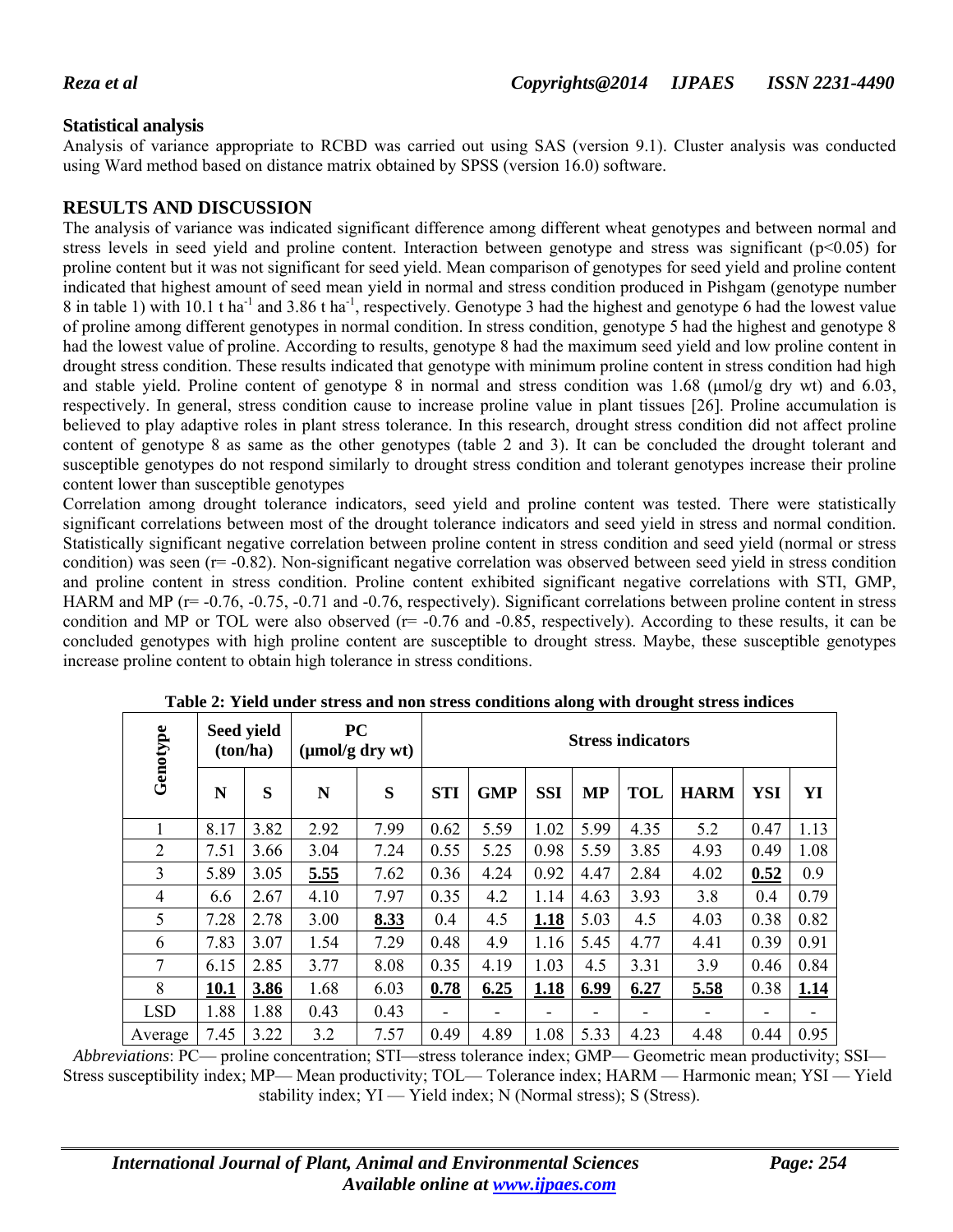|             | yp                     | ys                    | <b>STI</b>             | <b>GMP</b>             | <b>SSI</b>          | <b>MP</b>  | <b>TOL</b>            | <b>HARM</b>            | <b>YSI</b>          | YI                     | pcns              |
|-------------|------------------------|-----------------------|------------------------|------------------------|---------------------|------------|-----------------------|------------------------|---------------------|------------------------|-------------------|
| yp          | 1                      |                       |                        |                        |                     |            |                       |                        |                     |                        |                   |
| ys          | $.74*$                 |                       |                        |                        |                     |            |                       |                        |                     |                        |                   |
| <b>STI</b>  | $.95***$               | $.91***$              |                        |                        |                     |            |                       |                        |                     |                        |                   |
| <b>GMP</b>  | $.95***$               | $.92***$              | $.99***$               |                        |                     |            |                       |                        |                     |                        |                   |
| <b>SSI</b>  | .53 ns                 | $-17^{ns}$            | $24^{ns}$              | 23 <sup>ns</sup>       |                     |            |                       |                        |                     |                        |                   |
| <b>MP</b>   | $.98***$               | $.85***$              | $.99***$               | $.99***$               | .36 <sup>ns</sup>   | 1          |                       |                        |                     |                        |                   |
| <b>TOL</b>  | $.95***$               | .49 <sup>ns</sup>     | $.80*$                 | $.79*$                 | $.76^*$             | $.87***$   |                       |                        |                     |                        |                   |
| <b>HARM</b> | $.88^{**}$             | $.97***$              | $.98***$               | $.98***$               | .08 <sup>ns</sup>   | $.96^{**}$ | .695                  |                        |                     |                        |                   |
| <b>YSI</b>  | $-.53^{\overline{ns}}$ | $17^{ns}$             | $-.24^{\overline{ns}}$ | $-.23^{\overline{ns}}$ | $-1$ <sup>**</sup>  | $-.36$     | $-.763*$              | $-.08^{\overline{ns}}$ |                     |                        |                   |
| YI          | $.74*$                 | $1***$                | $.91***$               | $.92***$               | $-.16ns$            | $.85***$   | .49 <sup>ns</sup>     | $.97***$               | .16 <sup>ns</sup>   |                        |                   |
| pcns        | $-.82$ <sup>*</sup>    | $-45^{\overline{ns}}$ | $-68^{ns}$             | $-69^{\overline{ns}}$  | $-68^{ns}$          | $-.76^*$   | $-\frac{2}{85}$       | $-.61$ <sup>ns</sup>   | .68 <sup>ns</sup>   | $-.45$ <sup>ns</sup>   |                   |
| Pcs         | $-75$ <sup>*</sup>     | $-64^{\overline{ns}}$ | $-.76^*$               | $-.75$ <sup>*</sup>    | $-21^{\frac{5}{n}}$ | $-.76^*$   | $-0.67$ <sup>ns</sup> | $-.71$ <sup>*</sup>    | $.21$ <sup>ns</sup> | $-.64^{\overline{ns}}$ | .51 <sup>ns</sup> |

**Table 3: Correlation Analysis of 8 wheat Genotypes based drought indicators and seed yield data and proline concentration.** 

*Abbreviations*: pcns — proline concentration (non stress), pcs — proline concentration (stress)

#### **Cluster analysis**

The clustering pattern of the wheat genotypes based on drought indicators, seed yield and proline concentration data was studied by Ward method and depicted in Figure 2. The analysis assigned the genotypes into three groups. Group 1 included one genotype (Pishgam) characterized by high seed yield, STI, GMP, MP, TOL, HARM and YI. In the second cluster, two genotypes (numbers 1 and 2) grouped together which were moderate-yielding in normal and stress conditions. The third cluster included genotypes 7, 3, 4, 5 and 6 with the low-yielding in normal and stress condition. Three groups of genotypes had lower STI, GMP, MP, HARM and YI.



#### **Figure 2: Ward dendrogram of 8 wheat Genotypes based drought indicators and seed yield data and proline concentration.**

#### **SDS-PAGE**

The seed storage protein patterns for 8 genotypes of wheat under drought stress and normal condition by SDS-PAGE are shown in Figure 2. In total, 35bands (since below 14kDa until over 78kDa molecular weight band) per genotypes were detected in polyacrylamide gel. The SDS-PAGE results revealed drought stress has affected on the seed protein banding patterns and concentrations. Some genotypes possessed some bands which were absent in other genotypes. Comparing protein banding patterns indicated that band number 1 (locus 1 Fig 1) was not exist in genotypes 2, 4, 5 and 7. All of the genotypes had locus 1 except genotype 1. Genotypes 1, 6 and 8 had locus 4 and all of the genotypes had locus 5 except genotype 2. Just genotype 2 had locus 6 but all genotypes had locus 10 except genotype 2. Locus 17 was not observed in genotype 3.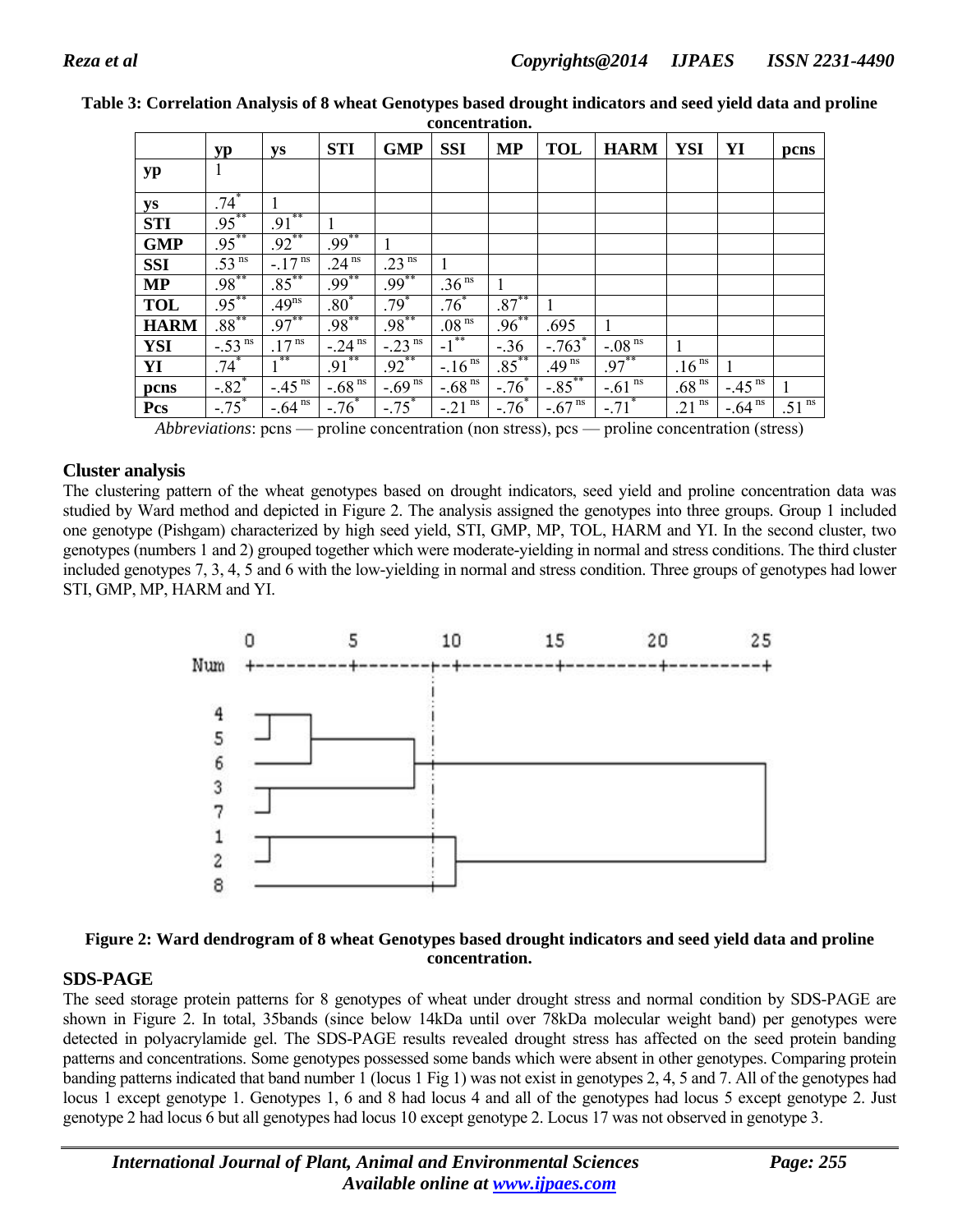In locus 18, all genotypes had this locus except genotype 1. Genotypes 4 and 5 had locus 26 but in the other genotypes this locus was not detected. Locus 28 and locus 29 did not detected in genotype 7 and genotypes 6 and 8, respectively. In the other loci, there are no differences among genotypes. According to these results, polymorphism was observed in two variable regions i.e., high and medium molecular weight.

Protein concentration in some genotypes had minimum change in normal and stress condition but some of them had high level of changing (genotypes 3, 6 and 7). In stress condition, the expression level of high molecular weight proteins (loci 1, 2, 5 and 6) was decreased but protein expression in loci 10 and 11 was increased. Also, in drought stress, wheat grain protein in genotypes 6 and 7 significantly increased compared to control.



**Figure 2: Seed protein banding patterns in 8 genotypes wheat by SDS-PAGE method** 

# **CONCLUSION**

Drought stress increases proline content in a number of plant species, but the increasing of proline content was different in each genotype. Proline content of genotype pishgam in normal and stress conditions was 1.68 and 6.03, respectively. That shows included lower Proline content for this type content of all the most resistant genotype was detected. Genotype 3 with lower harvest in normal condition (5.89 ton /ha), had most Proline content in the normal condition (5.55 ton /ha). Although genotype 5 has a lower harvest in the stress condition (2.78 ton/hectare) but included most Proline content. The results of this assay showed negative relationship with Tatar and Gerrek result in 2008 that drought stress can increase the proline content and genotypes that have a higher Proline content in normal and stress condition had been lower Proline content (Susceptible genotypes increased proline accumulation immediately after drought stress condition (an osmotic shock).

The investigation result obtained from SDS-PAGE assay for resistant genotype (Pishgam) showed this genotype had lower variation in the protein bands pattern and sensitive genotypes had most variation in the protein bands pattern.

# **ACKNOWLEDGEMENTS**

This research was done in Medical Biology Research Center, Kermanshah.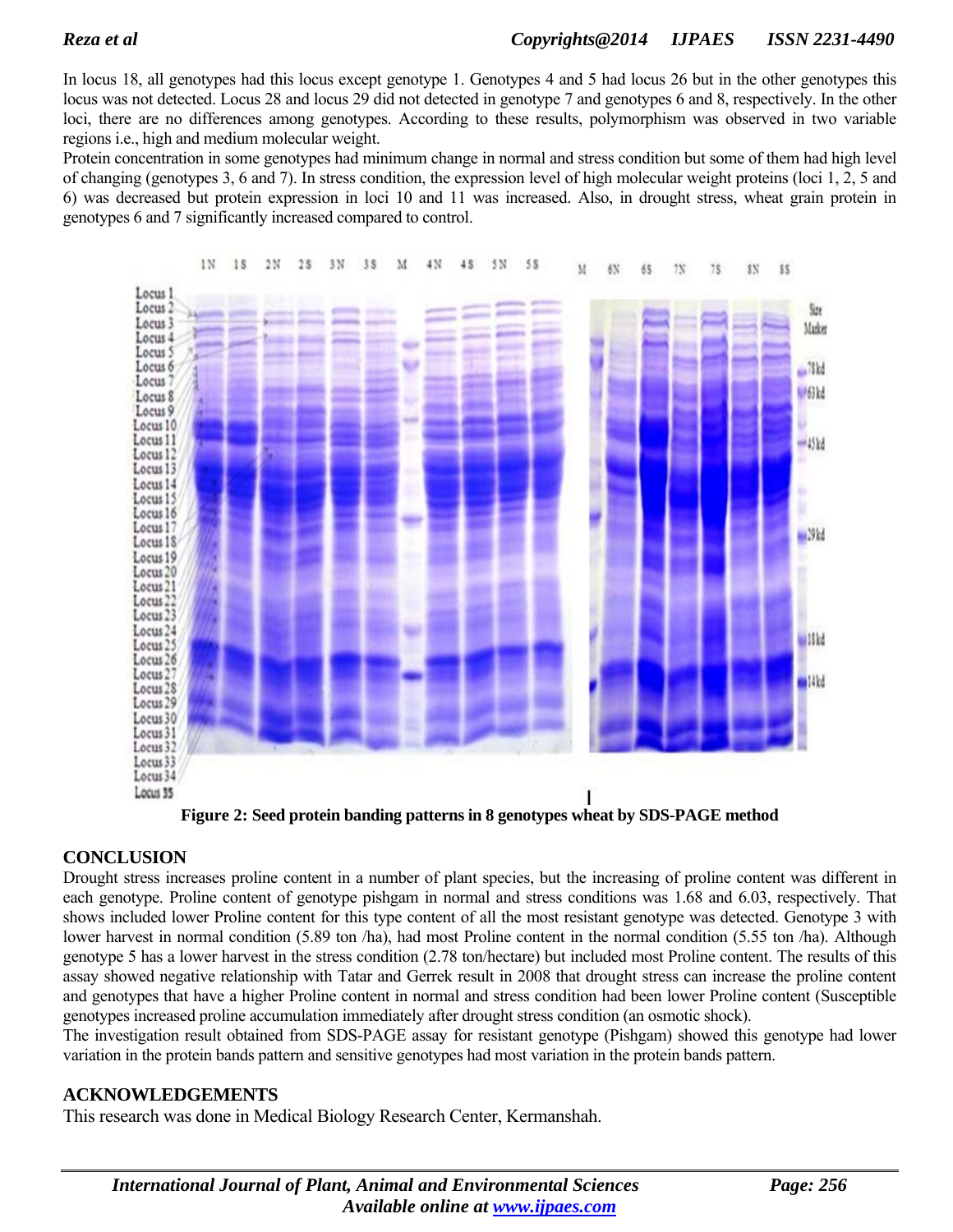#### **REFERENCES**

- [1] Abdul Jaleel, C., Manivannan, P., Farooq, A.LW., Jasim AL-juburi, H., Somasundaram R., Panneerselvam, R. 2008. Effect of drought stress on photosyntetic rate of four rapseed (Brassica napus). Journal of applied sciences*,* 8, 4460-4463.
- [2] Ashrafi Parchin, R., Najaphy, A., Farshadfar, E., hokmalipour, S. 2013. Assessment of Drought Tolerance in Genotypes of Wheat by Multivariate Analysis. World Applied Sciences Journal, 22, 594-600.
- [3] Bates, I.S., Waldrn, R.P., Teare I.D. 1973. Rapid determination of free proline for water stress. *Plant Soil,* 39, 205– 207.
- [4] Bouslama, M., Schapaugh, W.T. 1984. Stress tolerance in soybean. Part 1: evaluation of three screening techniques for heat and drought tolerance. Crop Sci, 24, 933-937.
- [5] Chaves, M.M., Oliveira, M.M. 2004. Mechanisms underlying plant resilience to water deficits: prospects for watersaving agriculture. J. Exp. Bot 55, 2365-2384.
- [6] Ciaffi M, L.D., Porceddu, E., Benedettelli, S. 1993. Storage protein variation in wild emmer from Jordan and Turkey 2. Patterns of allele distribution. Theor. Appl. Genet 86, 513-532.
- [7] FAO .2013. ews/ story/ en/ item/ 128109/ icode/. FAOSTAT database.http www.fao.org.
- [8] Fernandez, G.C.J. 1992. Effective selection criteria for assessing stress tolerance, proc. Int. Symp. Adaptation of vegetables and other food crops in temperature and water stress, . Tainan, Taiwan: AVRDC Publ, 257–270.
- [9] Fischer, R.A., Maurer, R. 1978. Drought resistance in spring wheat cultivars. Grain yield response. . J. of Agric. Res*,* 29, 897-912.
- [10] Gavuzzi, P., Rizza, F., Palumbo, M., Campaline, R.G., Ricciardi, G. L., Borghi, B. 1997. Evaluation of field and laboratory predictors of droght and heat tolerance in winter ceraeals. Can. J. Plant Sci, 77, 523- 531.
- [11] Golabadi, M., Arzani, A., Mirmohammadi Maibody, S.A.M. 2006. Assessment of Drought Tolerance in Segregating Populations in Durum Wheat. African Journal of Agricultural Research, 5, 162-171.
- [12] Hamblin, R. A. A. a. H. 1981. Theoretical aspects of selection for yield in stress and non-stress environment. Crop Sci*,* 21, 943-946.
- [13] Hieng, B., Ugrinoviè, K., Sustar-Vozliè, J., Kidriè, M. 2004. Different classes of proteases are involved in the response to drought of Phaseolus vulgaris L. cultivars differing in sensitivity, J. Plant Physiol.*,* 161, 519-530.
- [14] Isemura, T., Shiyo, N., Shigeyuki, M. 2001. Genetic variation and geographical distribution of Azuki bean (Vigna angularis) landraces based on the electrophoregram of seed storage proteins. Breeding. Sci.*,* 51, 225-230.
- [15] Kim, C. S., Kamiya, S., Sato, T., Utsumi, S., Kito, M. 1990. Improvement of nutritional value and functional properties of soybean glycinin by protein engineering. Protein. Eng, 3, 725-731.
- [16] Lawlor, D.W., Cornic, G. 2002. Photosynthetic carbon assimilation and associated metabolism in relation to water deficits in higher plant. Plant Cell Environ, , 275-294.
- [17] Mijanur Rahman, A.T.M., Sana, N.K., Hasan Khan, M.M., Sarkar, B.C., Huque, E.M., Kumar, S.R. 2007. Partial purification of deamidase from germinating wheat (*Triticum aestivum* L.) seeds and its application for the improvement of functional properties of wheat gluten. Journal of Biosciences, *,,* 15, 89-98.
- [18] Mohammadi, R., Armion, M., Kahrizi, D., Amri, A. 2010. Efficiency of screening techniques for evaluating durum wheat genotypes under mild drought conditions. International Journal of Plant Production*,* 4, 26-28.
- [19] Murphy RW, S. J., Buth, D.G., Haufler, C.H. 1990. Protein 1: Isozyme electrophoresis. *Mol. Syst*, 45-126.
- [20] Reddy, A.R., Chaitanya, K.V., Vivekanandan, M. 2004. Drought-induced responses of photosynthesis and antioxidant metabolism in higher plants. J. Plant Physiol*.,* 161, 1189-1202.
- [21] Roy-Macauley, H., Zuily-Fodil, Y., Kidriè, M., Pham Thi, A.T., Vieira da Silva, J. 1992. Effect of drought stress on proteolytic activities in Phaseolus and Vigna leaves from sensitive and resistant plants. Physiol. Plant, 85, 90-96.
- [22] Singh, R.P., Huerta-Espino, J., Sharma, R., Joshi, A.K., Trethowan, R.M. 2007. High yielding spring bread wheat germplasm for irrigated agro-ecosystems. Euphytica*,* 157, 351–363.
- [23] Sumera, I. a. B. A. 2009. Water stress induced changes in antioxidant enzymes, membrane stability and seed protein profile of different wheat accessions. African Journal of Biotechnology*,* 8, 6576-6587.
- [24] Suoyi, H., Rui, F., Tuanjie, Z., Jingjing, Y., Deyue, Y. 2009. Seed storage protein components are associated with curled cotyledon phenotype in soybean. African Journal of Biotechnology*,* 8, 6063-6067.
- [25] Tanksley, S.D., Jones, R.A. 1981. Application of alcohol dehydrogenase allozymes in testing the genetic purity of F1 hybrids of tomato. 16, Hort. Sci, 179-181.